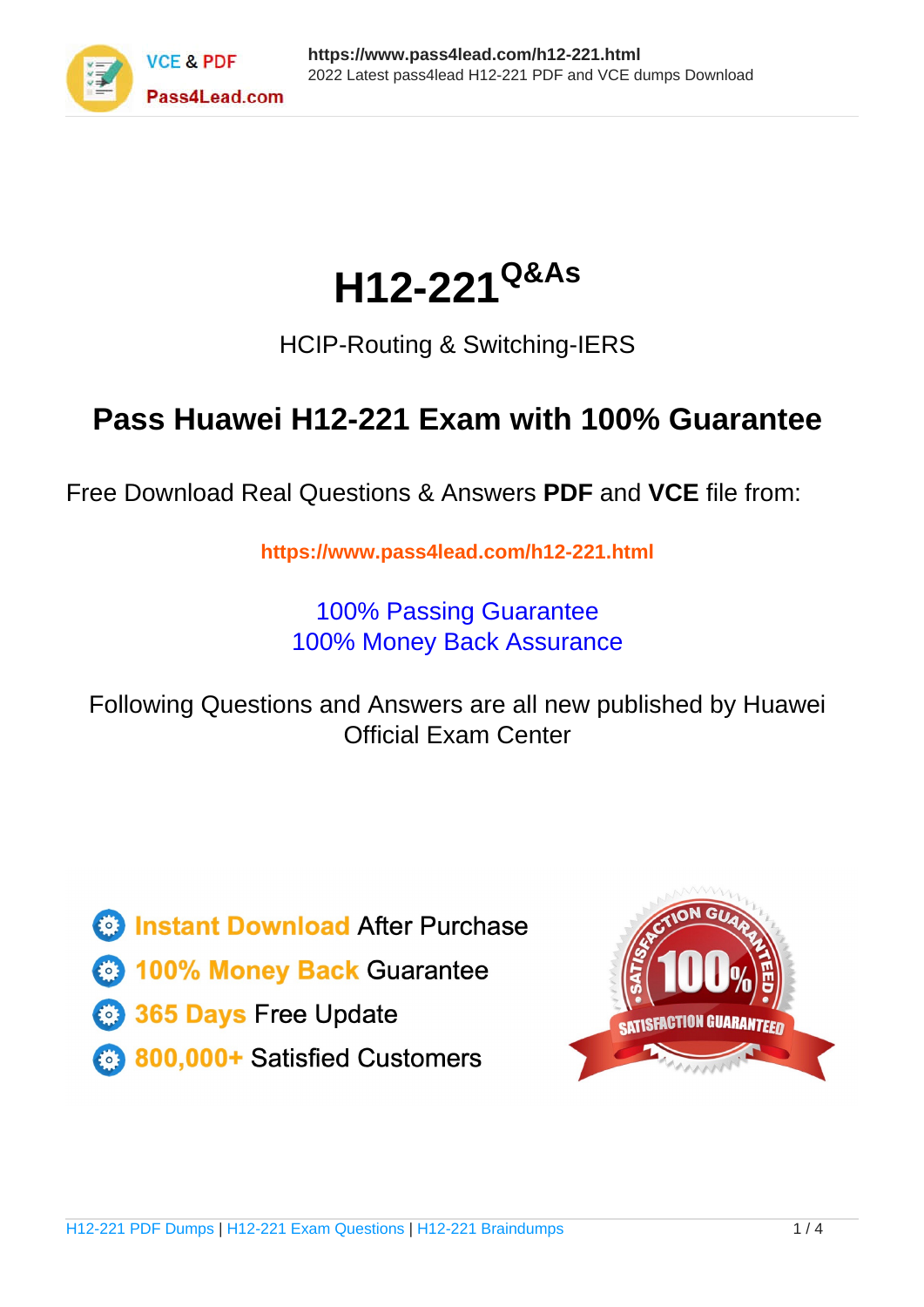

#### **QUESTION 1**

Which of the following tools cannot be used for route filtering?

- A. Filter-policy
- B. IP-prefix
- C. Route-policy
- D. Policy-based-route

Correct Answer: D

#### **QUESTION 2**

Which port number is used by BGP to establish a TCP connection?

A. 520

B. 89

- C. 179
- D. I80

Correct Answer: C

#### **QUESTION 3**

Which of the following statements is false?

- A. A Router-LSA describes the local link state information of a router.
- B. A Network-LSA describes the link state information of a broadcast network or an NBMA network segment.
- C. A virtual link is a virtual adjacency in the backbone area (Area 0).
- D. An AS-external-LSA describes the means to reach an ASBR.

Correct Answer: D

#### **QUESTION 4**

How many hosts are available per subnet if you apply a /21 mask to the class B network?

- A. 510
- B. 512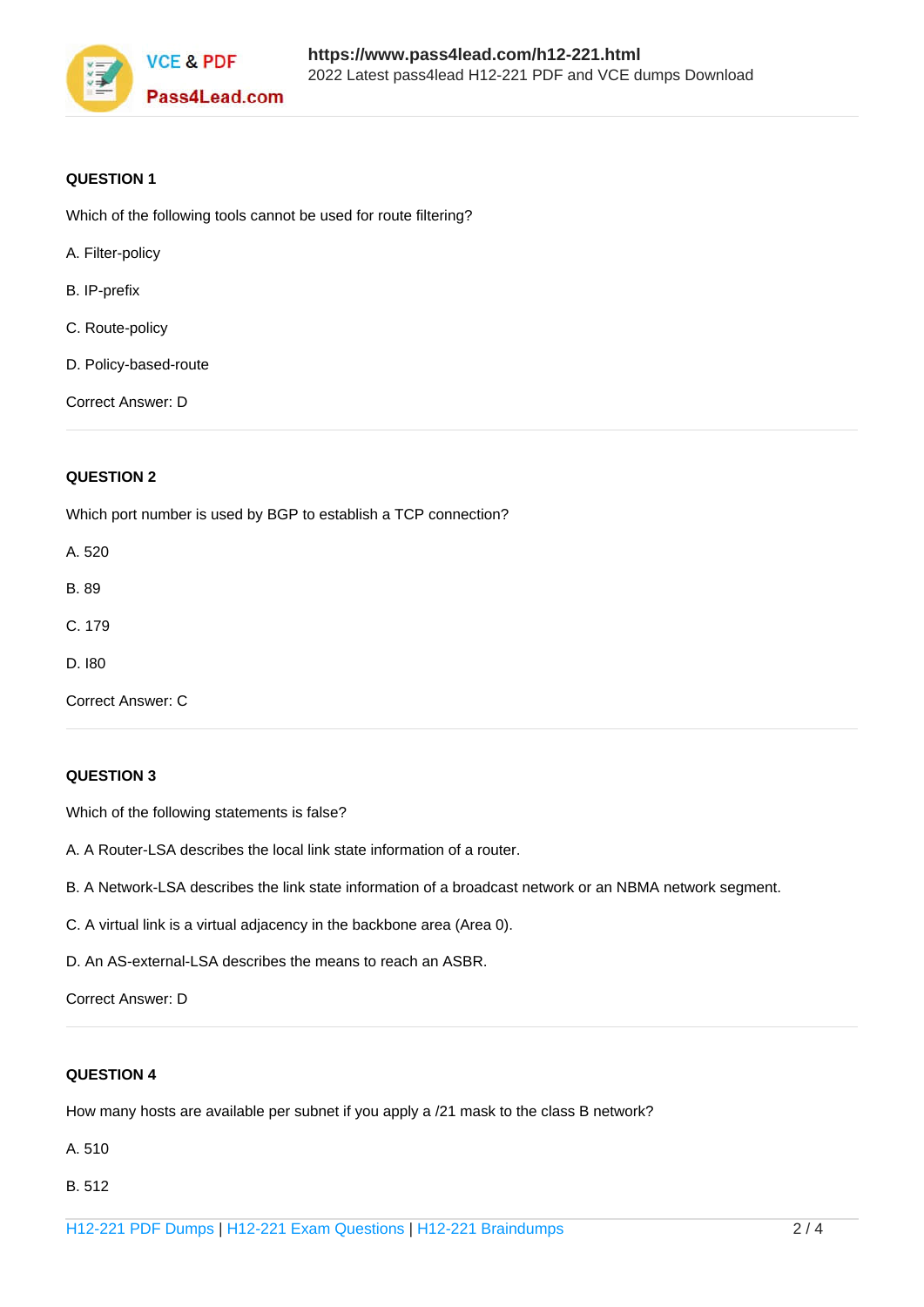

- C. 1022
- D. 2046

Correct Answer: D

#### **QUESTION 5**

Which of the following concepts should a network administrator know while using VLSM technology for subnetting? (Select 3 answers)

- A. A subnet is composed of only summarized routes.
- B. A subnet can address a host or be further subnetted.
- C. The routing updates must carry subnet mask information.
- D. The summarized networks must have the same high-order bit.

Correct Answer: BCD

[H12-221 PDF Dumps](https://www.pass4lead.com/h12-221.html) [H12-221 Exam Questions](https://www.pass4lead.com/h12-221.html) [H12-221 Braindumps](https://www.pass4lead.com/h12-221.html)